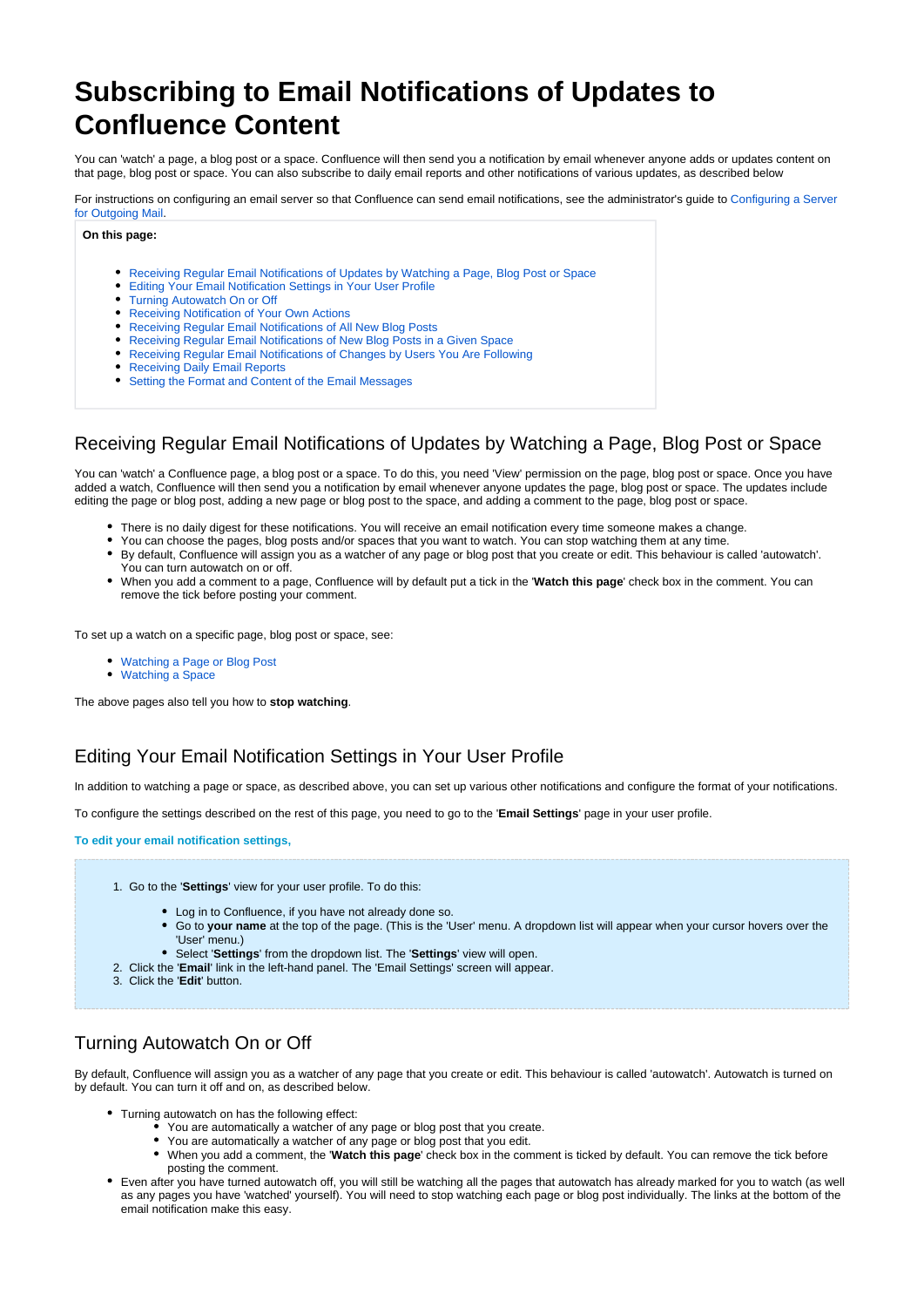- 1. Go to the email notification settings page in your user profile and open the page for editing, as described [above](#page-0-3).
- 2. Remove the tick from the check box beside '**Autowatch**'.
- 3. Click '**Submit**' when you have finished updating all settings as you wish.

#### **To turn autowatch on,**

- 1. Go to the email notification settings page in your user profile and open the page for editing, as described [above](#page-0-3).
- 2. Select the check box beside '**Autowatch**'.
- 3. Click '**Submit**' when you have finished updating all settings as you wish.

#### <span id="page-1-0"></span>Receiving Notification of Your Own Actions

You can choose to receive an email notification about content changes that you yourself have made.

- This setting will affect all of your subscriptions and page/space watches.
- If you have not subscribed to any email notifications and are not watching any pages/spaces, then selecting this setting will not do anything.
	- The email message is sent immediately after a change is made.

**To subscribe to email notifications for changes that you yourself have made,**

- 1. Go to the email notification settings page in your user profile and open the page for editing, as described [above](#page-0-3).
- 2. Select the check box beside '**Notify on my actions**'.
- 3. Click '**Submit**' when you have finished updating all settings as you wish.

### <span id="page-1-1"></span>Receiving Regular Email Notifications of All New Blog Posts

You can subscribe to email notifications for all new blog posts in your Confluence site that you have permission to view.

- This includes all new blog posts. It does not include updates to or deletions of blog posts, nor any comments added to blog posts. The email message is sent immediately after a change is made.
- 

**To subscribe to email notifications about all new blog posts,**

- 1. Go to the email notification settings page in your user profile and open the page for editing, as described [above](#page-0-3).
- 2. Select the check box beside '**Subscribe to all blog posts**'.
- 3. Click '**Submit**' when you have finished updating all settings as you wish.

### <span id="page-1-2"></span>Receiving Regular Email Notifications of New Blog Posts in a Given Space

You can subscribe to email notifications for new blog posts in a specific space, provided you have permission to view that space.

- This includes all new blog posts in the space. It does not include updates to or deletions of blog posts, nor any comments added to blog posts.
- The email message is sent immediately after a change is made.

See [Watching a Space](https://wikis.nyu.edu/display/DOC/Watching+a+Space).

### <span id="page-1-3"></span>Receiving Regular Email Notifications of Changes by Users You Are Following

You can subscribe to email notifications for changes to content by all users that you are following. You must have permission to view the content that has been changed by the user for it to be included in the notifications.

- If you are not following any users, then selecting the setting below will not do anything.
- Confluence will only send you notifications if you select the setting described below. If you follow a person but do not select the setting, Confluence will not send notifications of the user's actions.
- The content changes that will trigger a notification are:
	- Pages being added, edited or deleted.
		- Blog posts being added, edited or deleted
		- Comments being added, edited or deleted.
		- Status updates by the user.
- The email message is sent immediately after a change is made.

**To subscribe to email notifications for changes made by users you are following,**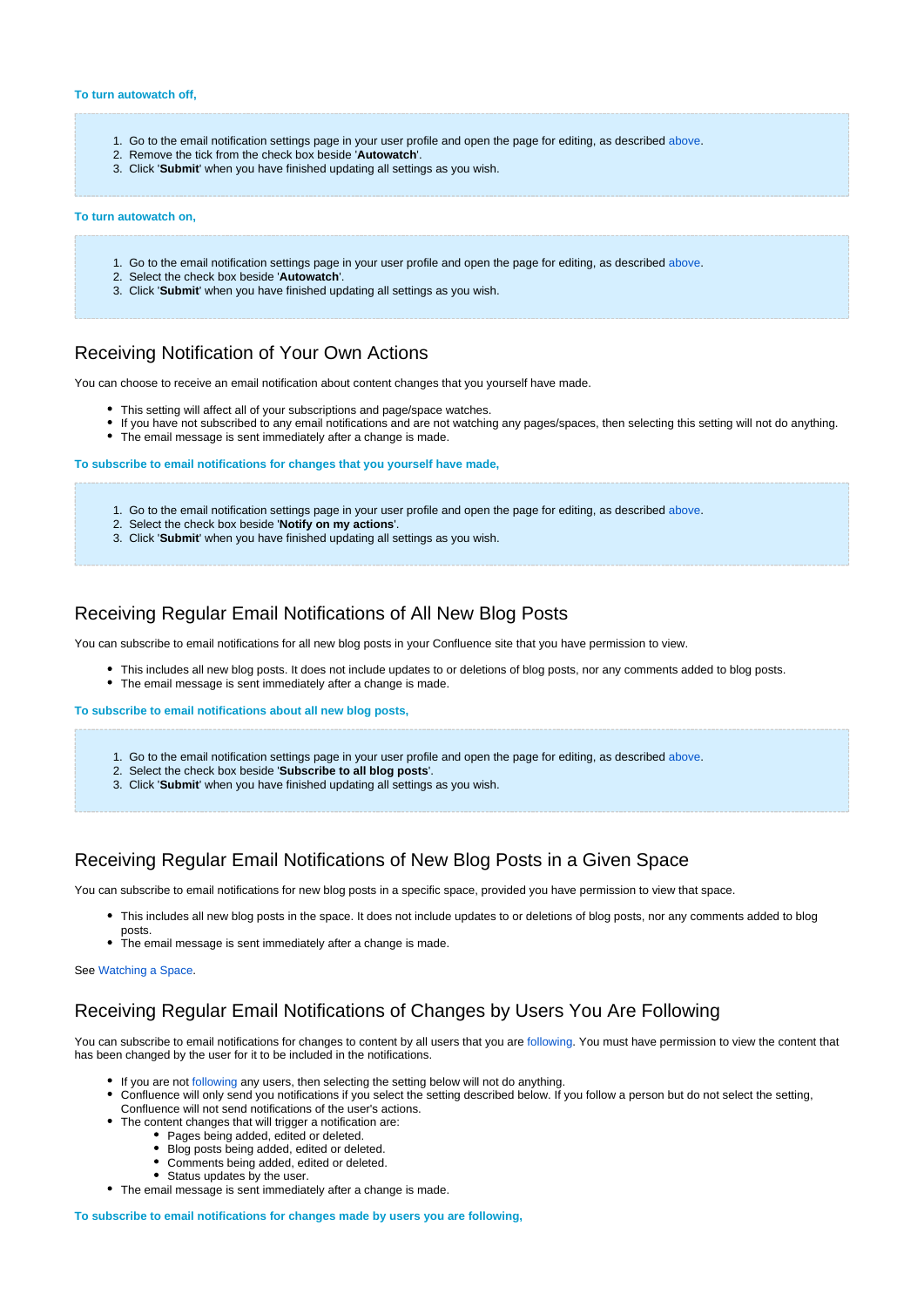- 1. Go to the email notification settings page in your user profile and open the page for editing, as described [above](#page-0-3).
- 2. Select the check box beside '**Subscribe to network**'.
- 3. Click '**Submit**' when you have finished updating all settings as you wish.

### <span id="page-2-0"></span>Receiving Daily Email Reports

You can subscribe to a daily email report showing all changes to content in all spaces that you have permission to view.

- The daily report is **not** a digest of the notifications from pages/spaces that you are watching. You will receive the daily report in addition to those notifications.
- The changes in the report include:
	- Pages being added, edited or deleted.
	- Blog posts being added, edited or deleted.
	- Comments on a page or blog post being added, edited or deleted.
	- Updates by users who have [changed their personal profile](https://wikis.nyu.edu/display/DOC/Editing+User+Profile).
- Daily email reports do not include information about attachments that are added, edited or deleted on a page or blog post.

#### **To subscribe to the daily report,**

- 1. Go to the email notification settings page in your user profile and open the page for editing, as described [above](#page-0-3).
- 2. Select the check box beside '**Subscribe to daily updates**'.
- 3. Click '**Submit**' when you have finished updating all settings as you wish.

# <span id="page-2-1"></span>Setting the Format and Content of the Email Messages

You can decide on the format of the email message (HTML or plain text) and the content of the email message (changes made and/or full content of the updated page or blog post).

#### **To configure the format and content of the email notification,**

- 1. Go to the email notification settings page in your user profile and open the page for editing, as described [above](#page-0-3).
- 2. From the '**Email format**' drop-down menu, select whether you want to receive your notifications as HTML or plain text. This will apply to all your email notifications, including your page/space watches.
- 3. If you want your notification to include a list of the changes made to the content, select the check box beside '**Show changed content**'. This requires HTML format for your emails.
- 4. If you want your notification to include the full content of the updated page or blog post, select the check box beside '**Show full content**'. This requires HTML format for your emails.
- 5. Click '**Submit**' when you have finished updating all settings as you wish.

Screenshot: Subscribing to email notifications